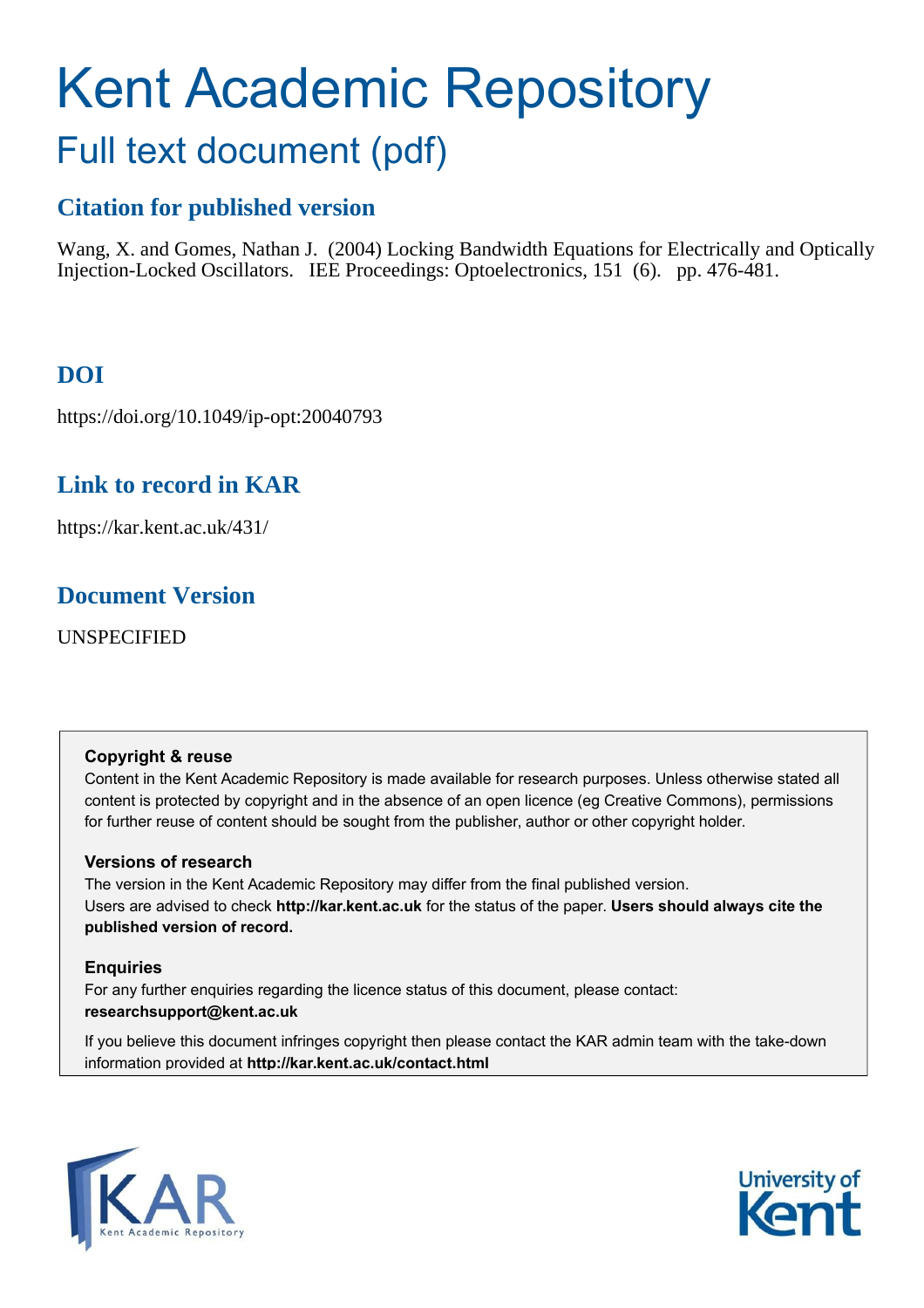# **Locking bandwidth equations for electrically and optically injection locked oscillators**

X. Wang, N. J. Gomes

#### **Abstract**

The two most widely used locking bandwidth equations for injection locked oscillators, Adler's and Kurokawa's equations, are compared for the first time. Three differences are pointed out from the comparison: first, the absence of the factor  $1/\cos\theta$  in Adler's equation; secondly, larger bandwidth is predicted by Kurokawa's equation; and thirdly, a difference in the *Q* factors used. It is shown that Kurokawa's locking bandwidth equation is suitable for high-*Q* reflection-type electrically injection-locked oscillators employing a circulator, while Adler's equation is suitable for reflection-type injection-locked oscillators not employing a circulator. Experimental results from measurements on an optically injection-locked oscillator show that the loaded-*Q* varies with injection power, and demonstrate that both Kurokawa's and Adler's equations, which treat the  $Q$  as a constant, are not accurate for predicting the locking bandwidth of wide locking bandwidth, injection-locked oscillators. Finally, a theoretical analysis of the optimum photodetector insertion point for a wide locking bandwidth, transmission-type indirect optically injection-locked oscillator is presented.

#### **1. Introduction**

The injection-locking of an electrical oscillator was first described by Van Der Pol in 1927 [1], and the first locking bandwidth equation for electrically injection-locked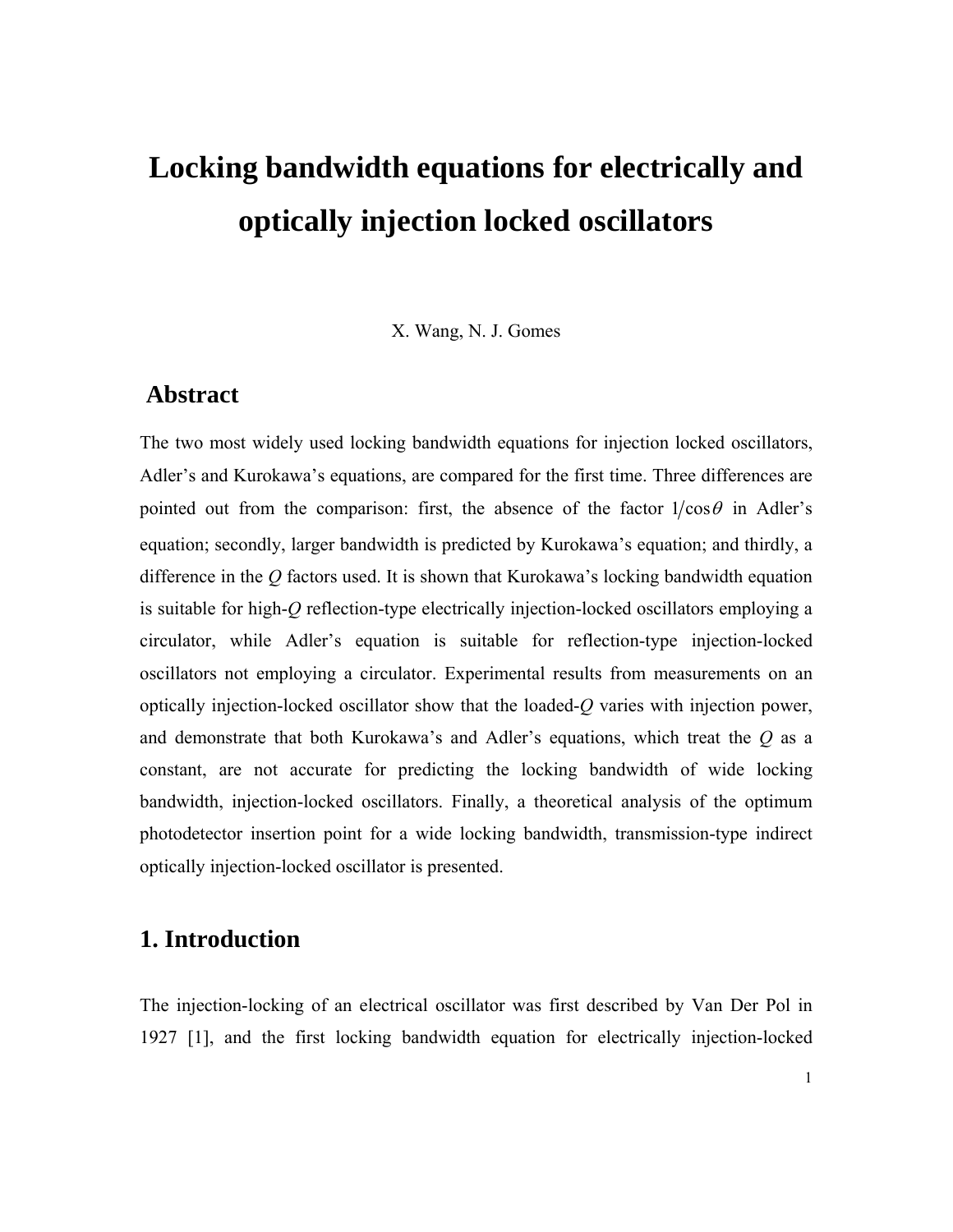oscillators was developed by Adler in 1946 [2]. A vacuum tube transistor was used in Adler's oscillator model. The most comprehensive theoretical review for the injectionlocking of solid-state injection-locked oscillators was given by Kurokawa in 1973 [3]. The locking bandwidth equation of such oscillators was also derived in Kurokawa's paper. Compared with Adler's oscillator model, an additional circulator at the oscillator output in Kurokawa's model was used to separate the injection signal and the oscillator output signal. Adler's and Kurokawa's equations have been used widely to calculate the locking bandwidth for injection-locked oscillators [4, 5]. Kurokawa's theory was also used to develop a locking bandwidth equation for transmission type injection-locked oscillators [6]. Further, equations for such electrically injection-locked oscillators have been used for predicting the locking bandwidth of optically injection-locked oscillators [4]-[5]. In recent years, optically injection-locked oscillators have attracted great interest because of their possible use in future optical communication systems, in applications ranging from microwave and millimetre-wave signal reception, phased array systems and optoelectronic clock recovery [7]-[12]. Locking bandwidth is one of the major design parameters in these types of injection-locked oscillator.

In this paper, Kurokawa's and Adler's locking bandwidth equations are first compared. The models, assumptions, and analyses used by Kurokawa and Adler are described. Then the differences between the two equations, the factor  $1/cos\theta$ , the calculated locking bandwidth, and the Q factor are identified. The causes for these differences are discussed in detail.

Results from an experiment designed to investigate the dependence of oscillator loaded Q on the injection signal power using an optically injection-locked oscillator are then presented. One of the limitations of the locking bandwidth equations, the constant value of Q assumed, was investigated based on these results.

Transmission type indirect optically injection-locked oscillators potentially offer higher locking bandwidth than other types of optically injection-locked oscillator [7]. An optimum photodiode insertion point design is required by this type of oscillator for a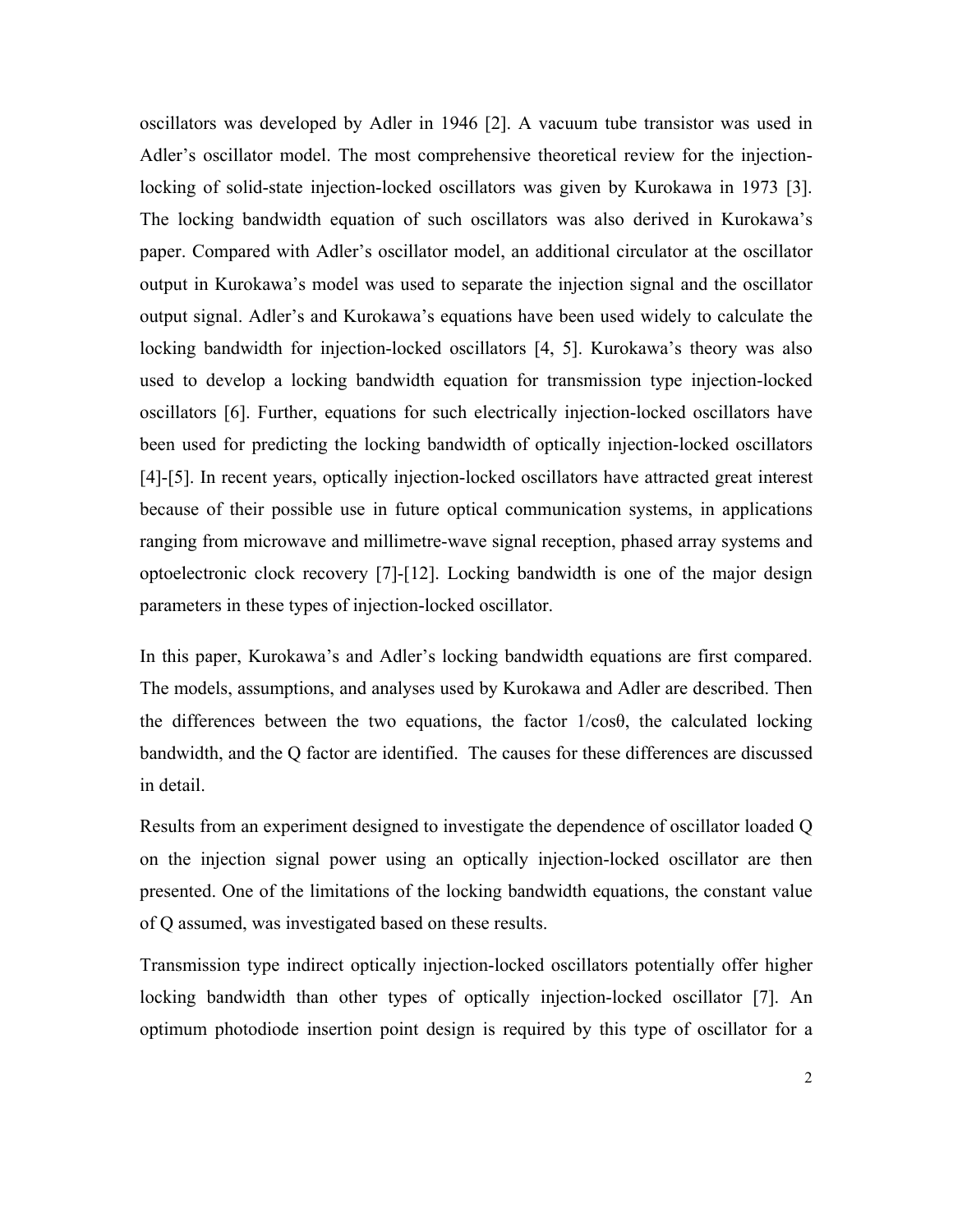wide locking bandwidth. A theoretical analysis for the optimum photodiode insertion point is presented at the end of this paper.

#### **2. Kurokawa's locking bandwidth equation**

A simple series resonant model of the microwave resonator was introduced by Kurokawa [3] to model the reflection type injection-locked oscillator. This model, shown in Fig 1, is based on the assumptions of reflection type injection-locking and small injection signal power compared with the oscillator free running output power. The oscillator active device is modelled as a negative impedance  $(Z_d(A))$ . A series LC resonator is used to model the resonator. The resonator resistance is represented as *Ra*. The injection signal is applied to the oscillator output  $(a-a')$  through a circulator. The oscillator output voltage and current at the injection point are *V* and *I* respectively. The injection signal voltage is *Ei*, and the load resistance is *RL*. In order to match the output, Kurokawa supposed the injection source resistance was *RL* as well. The quality factor of a resonator is very high ( $>1000$ ) for conventional oscillators, which means the resonator resistance  $R_a$  is very small compared to the load resistance. So, Kurokawa ignored the injection power loss within the resonator. Based on the assumptions above, Kurokawa calculated the injection signal current to be  $E_i/2R_L$ , see Fig 1. However, this assumption is not exactly correct for injection-locked oscillators when the resonator quality factor is quite low. The resonator circuit impedance as a function of frequency is written as:

$$
Z_c(\omega) = j \left( \omega L - \frac{1}{\omega C} \right) + R_a + R_L \tag{1}
$$

Assuming the free-running frequency is approximately the same as the resonance frequency of the resonator  $\omega_r$ , a Taylor expansion of (1) is performed to give:

$$
Z_c(\omega) \approx 2j(\omega - \omega_r)L + R_a + R_L \tag{2}
$$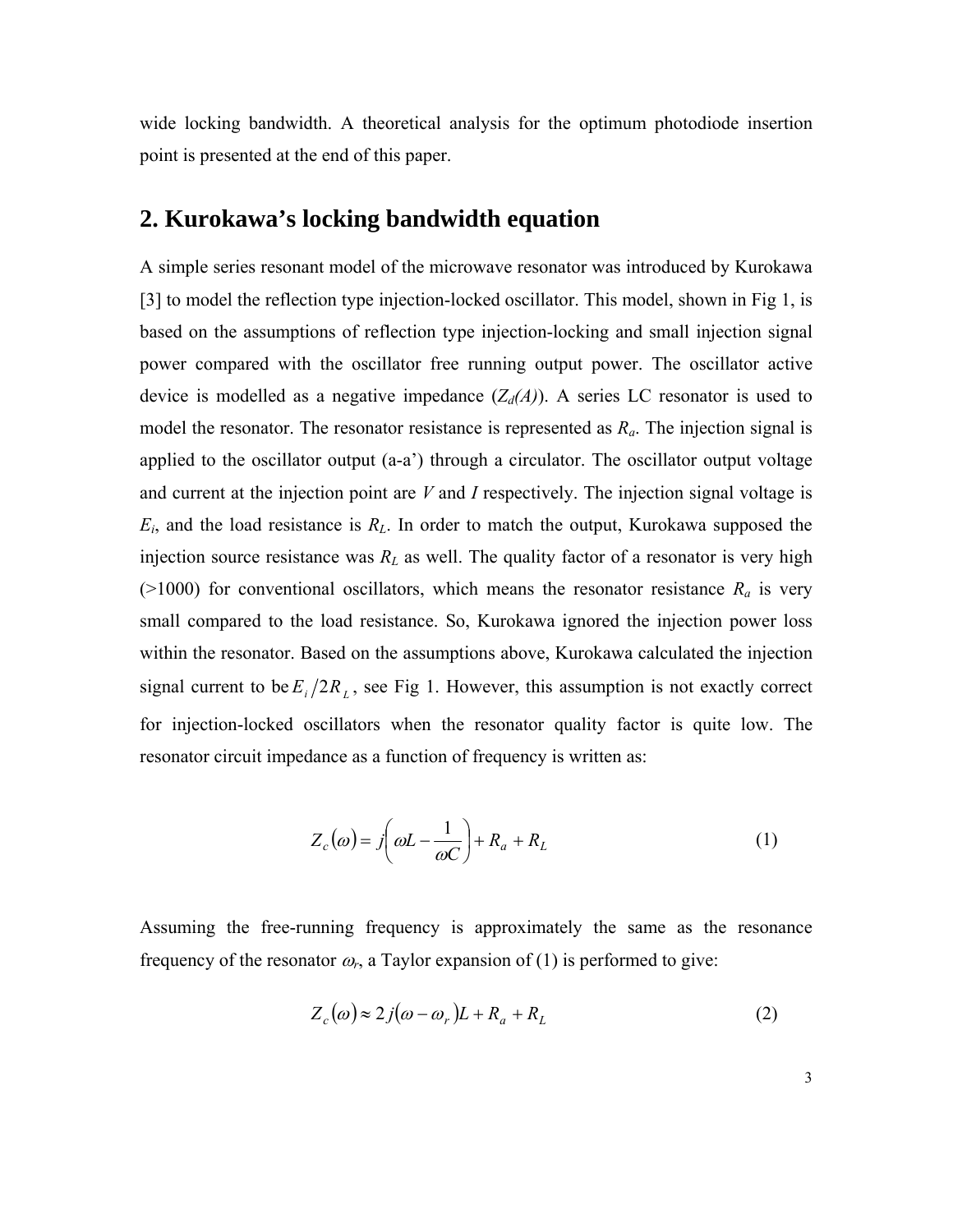where:

$$
\omega_r = \frac{1}{\sqrt{LC}}
$$

and  $\omega$  is the instantaneous frequency

The locking bandwidth is calculated using the impedance graph [3]. Here  $\omega_0$  is the oscillator free-running frequency, the locking bandwidth of the oscillator *B* is equal to *2∆* $\omega$ <sub>m</sub>,  $E_i$  is the injection signal amplitude,  $\theta$  is the angle between the resonator impedance locus and the device line, and  $A_0$  is the RF current amplitude. The distance between  $\omega_0 + \Delta \omega_m$  and  $\omega_0$ - $\Delta \omega_m$  on the resonator locus is calculated using (2),

$$
\begin{aligned} &\left|Z_c(\omega_0 + \Delta \omega_m) - Z_c(\omega_0 - \Delta \omega_m)\right| \\ &= j\bigg[ (\omega_0 + \Delta \omega_m)L - \frac{1}{(\varpi_0 + \Delta \omega_m)C} \bigg] + R_a + R_L - \bigg[ j\bigg( (\omega_0 - \Delta \omega_m)L - \frac{1}{(\omega_0 - \Delta \omega_m)C} \bigg) + R_a + R_L \bigg] \\ &= 2j\Delta \omega_m L \end{aligned}
$$
(3)

The relation between the injection vector and the locking bandwidth at the maximum locking frequency as shown in Fig 2 is,

$$
\left|2\Delta\omega_m L \cos\theta\right| = \frac{|E_i|}{A_0} \tag{4}
$$

The oscillator free-running output power (the power that a free-running oscillator delivers to the load) can be calculated as:

$$
P_0 = \frac{1}{2} R_L A_0^2 \quad ,
$$

such that,

$$
A_0 = \sqrt{\frac{2P_0}{R_L}}\tag{5}
$$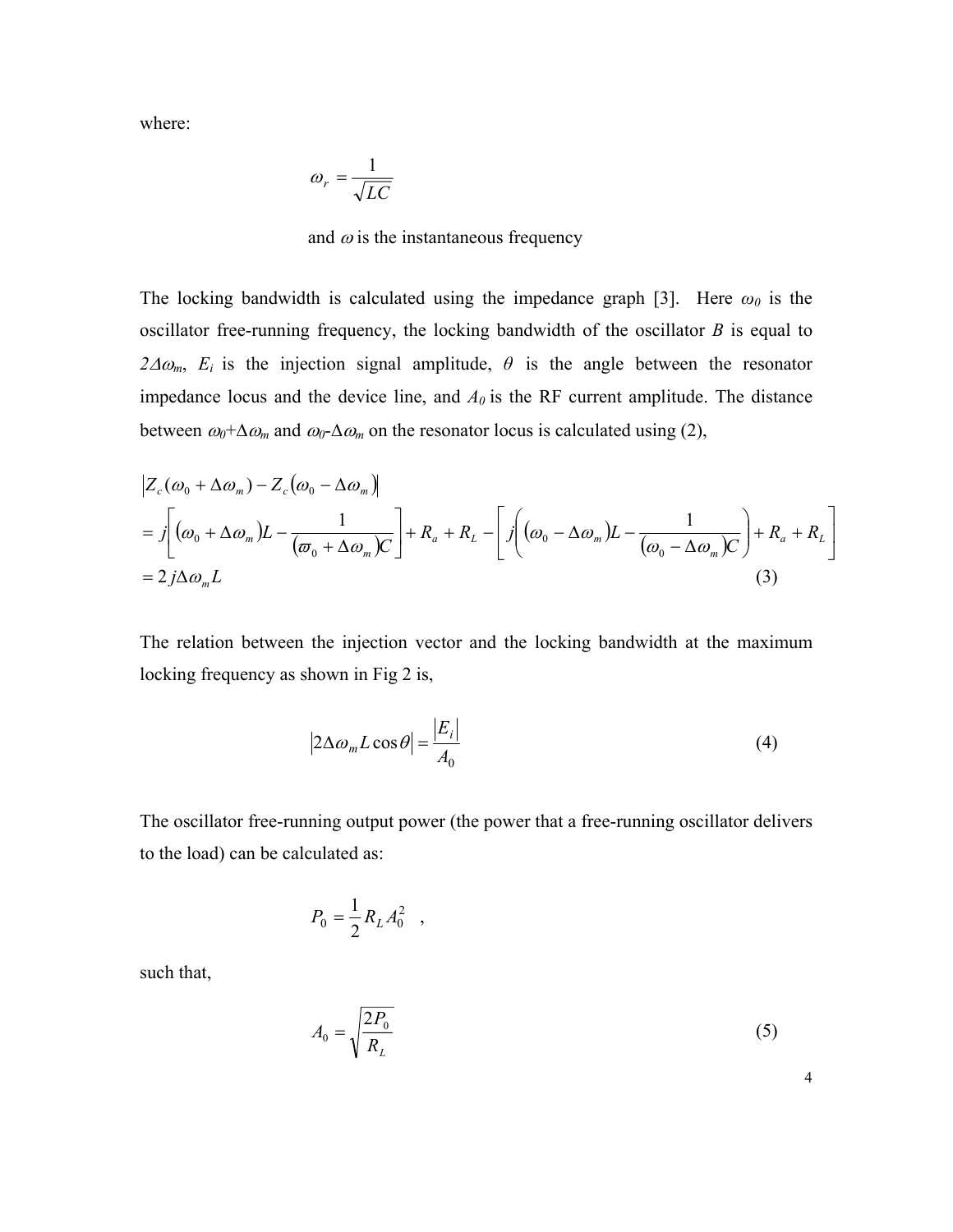where  $R_L$  is the load resistance. The injection signal power at the point of injection is,

$$
P_i = I_i^2 R_L = \left(\frac{E_i}{2\sqrt{2}R_L}\right)^2 \cdot R_L,
$$

such that,

$$
|E_i| = 2\sqrt{2} \cdot \sqrt{P_i} \cdot \sqrt{R_L} \tag{6}
$$

The external quality of the resonator is calculated by [3],

$$
Q_{ext} = \frac{\omega_0 L}{R_L} \approx \frac{\omega_r L}{R_L}
$$

giving,

$$
\frac{R_L}{L} = \frac{\omega_0}{Q_{\text{ext}}} \tag{7}
$$

Substituting (5), (6), and (7) into (4), the locking bandwidth equation can be written as:

,

$$
B = 2\Delta\omega_m = 2 \cdot \frac{1}{\cos\theta} \cdot \frac{R_L}{L} \cdot \sqrt{\frac{P_i}{P_0}} = \frac{2\omega_0}{Q_{\text{ext}}} \sqrt{\frac{P_i}{P_0}} \frac{1}{\cos\theta}
$$
(8)

From (8), it can be seen that when  $\theta = \pi/2$ , the resonator locus overlays the device line, and *B* is infinite. When  $\theta = 0$ , the resonator locus is perpendicular to the device line, and the locking bandwidth reaches the minimum value:

$$
B_{\min} = \frac{2\omega_0}{Q_{ext}} \sqrt{\frac{P_i}{P_0}}
$$
(9)

Normally, (9) is used for the theoretical prediction of the oscillator locking bandwidth because the angle between the resonator locus and the device line is difficult to calculate.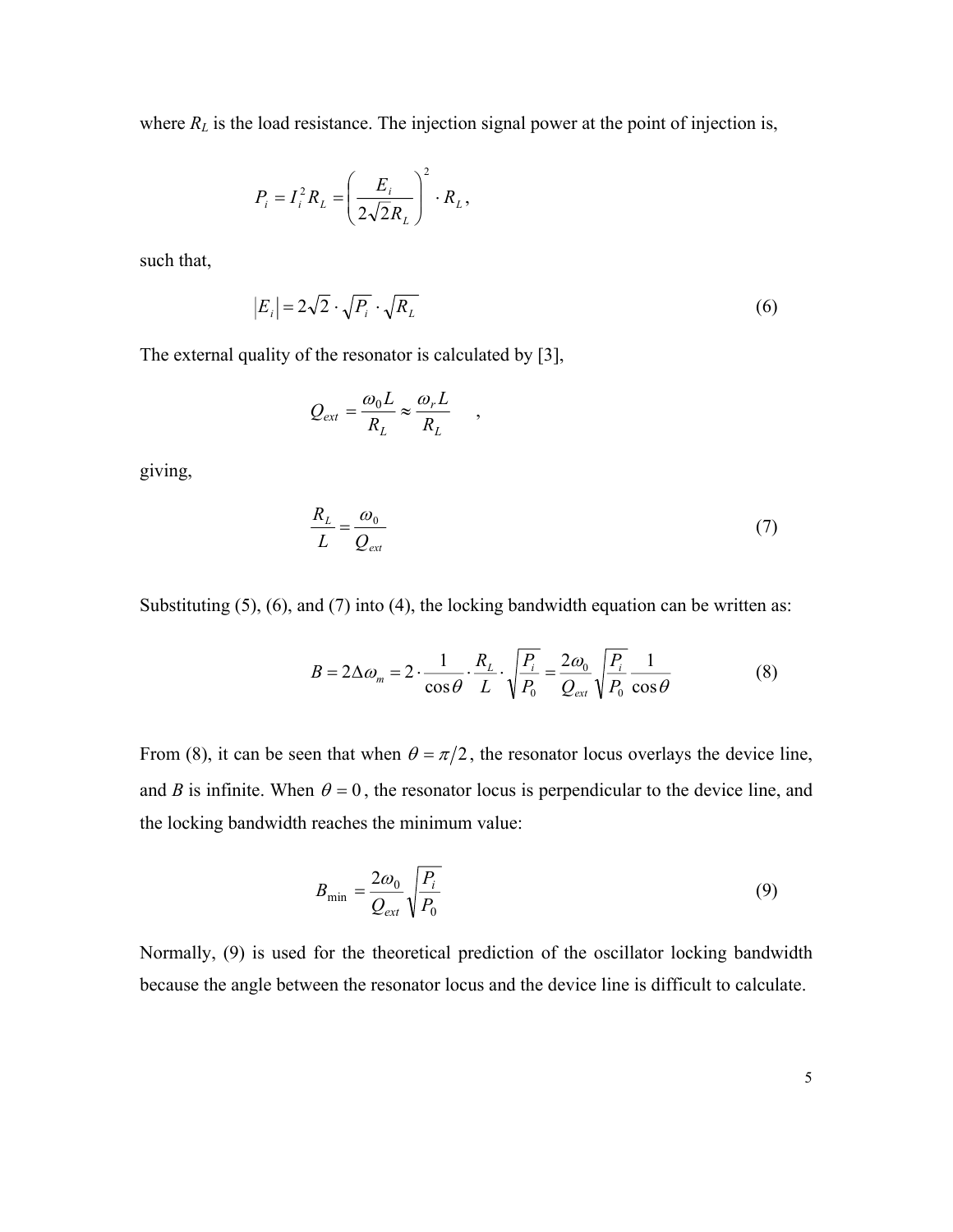The resonator loss does not affect the locking bandwidth in Kurokawa's equation.  $Q_{ext}$  in Kurokawa's equation is treated as a constant.

#### **3. Adler's locking bandwidth equation**

Fig 3 shows the circuit model used by Adler [2]. A parallel *RLC* resonator was used for the resonator model, where  $R$  is a resistance, giving the resonator loss. A tube transistor was used as the active device of the oscillator.  $E_0$  is the free-running output voltage amplitude,  $E_i$  is the injection signal voltage amplitude, and  $E_g$  is the amplitude of the total voltage generated across the load after the application of the external signal.

A vector diagram of the signals within an injection-locked oscillator was presented by Adler, see Fig. 4 [2]. The oscillator instantaneous output is represented by the vector *E* rotating clockwise with an angular frequency of  $\omega$  (the instantaneous output frequency after injection locking) while the injection signal vector of amplitude, *Ei*, rotates clockwise with an angular frequency of  $\omega_i$  (the injection signal frequency). The instantaneous phase difference between these vectors is  $\alpha$ . The phase difference between the instantaneous output frequency and the total voltage (of amplitude *Eg*) generated across the load,  $\phi$ , was given as [2],

$$
\phi = -\frac{E_i}{E} \sin \alpha \tag{10}
$$

 $\phi$  can also be written as [2],

$$
\phi = \frac{d\phi}{d\omega}(\omega - \omega_0) = \frac{d\phi}{d\omega}[(\omega - \omega_i) - (\omega_0 - \omega_i)] = \frac{d\phi}{d\omega}[\Delta\omega - \Delta\omega_0]
$$
(11)

where  $\omega_0$  is the oscillator free-running output frequency,  $\Delta \omega = \frac{d\omega}{dt} = \omega - \omega_i$  $\Delta \omega = \frac{d\alpha}{dt} = \omega - \omega_i$  is the instantaneous beat frequency, and  $\Delta \omega_0 = \omega_0 - \omega_i$  is the undisturbed beat frequency.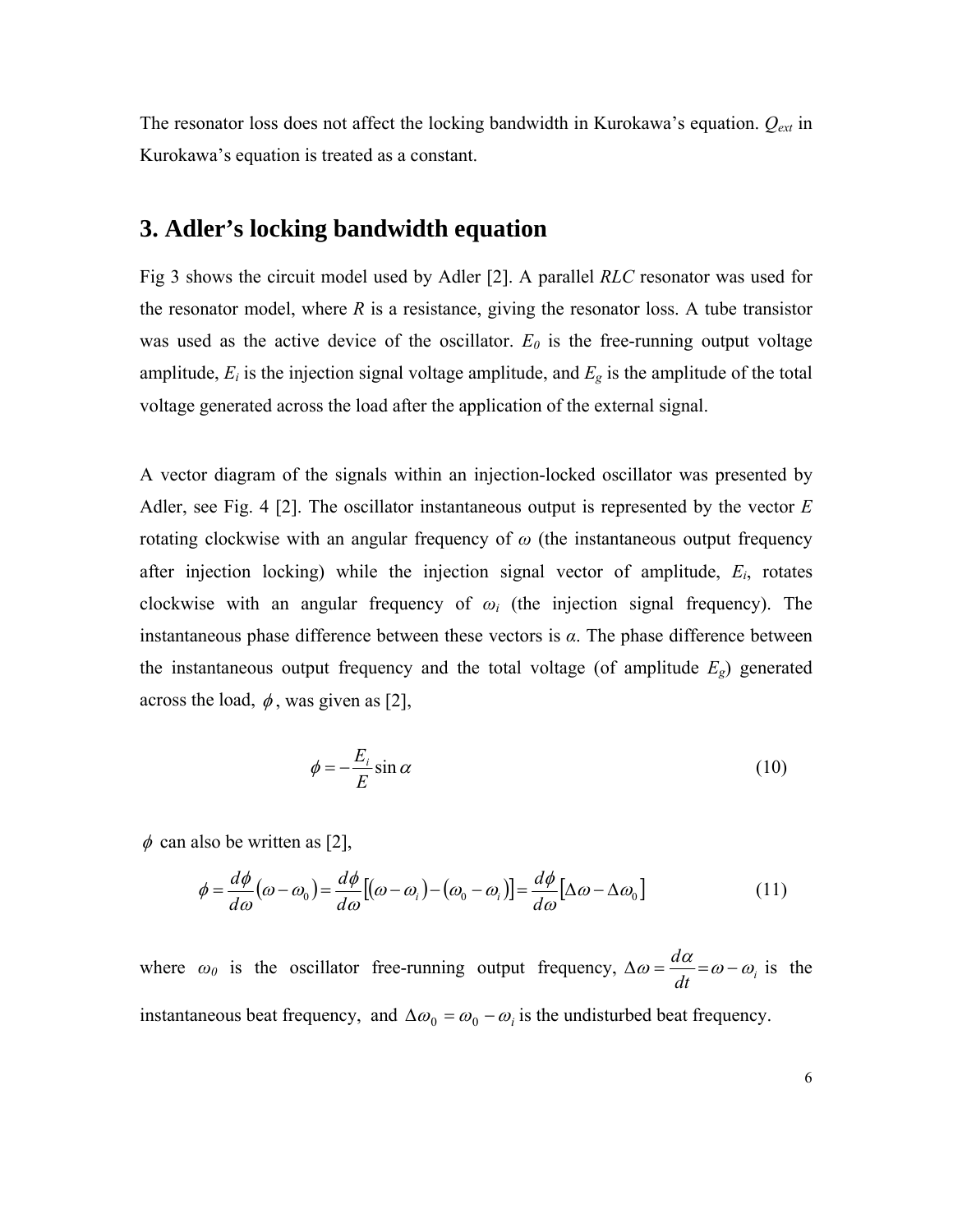Substituting (11) into (10), we have [2],

$$
-\frac{E_i}{E}\sin\alpha = \frac{d\phi}{d\omega}\left[\frac{d\alpha}{dt} - \Delta\omega_0\right]
$$
(12)

For a single tuned resonator, the quality factor is [2]:

$$
Q = 0.5\omega_0 \frac{d\phi}{d\omega} \tag{13}
$$

Substituting (13) into (12), we have [2],

$$
-\frac{E_i}{E}\sin\alpha = \frac{2Q}{\omega_0} \left[\frac{d\alpha}{dt} - \Delta\omega_0\right]
$$
 (14)

where  $d\alpha/dt$  must be zero when the injection locked oscillator reaches a stable state. So in the steady state, (14) becomes [2]

$$
\frac{E_i}{E}\sin\alpha = \frac{2Q}{\omega_0}\cdot \Delta\omega_0,
$$

giving,

$$
B = 2\Delta\omega_0 = \frac{\omega_0}{Q} \cdot \frac{E_i}{E} = \frac{\omega_0}{Q} \sqrt{\frac{P_i}{P_0}}
$$
(15)

# **4 Differences between Adler's and Kurokawa's locking bandwidth equation**

There are three differences between Alder's locking bandwidth equation (15) and Kurokawa's locking bandwidth equation (8).

1. The absence of  $1/\cos\theta$  in Adler's equation.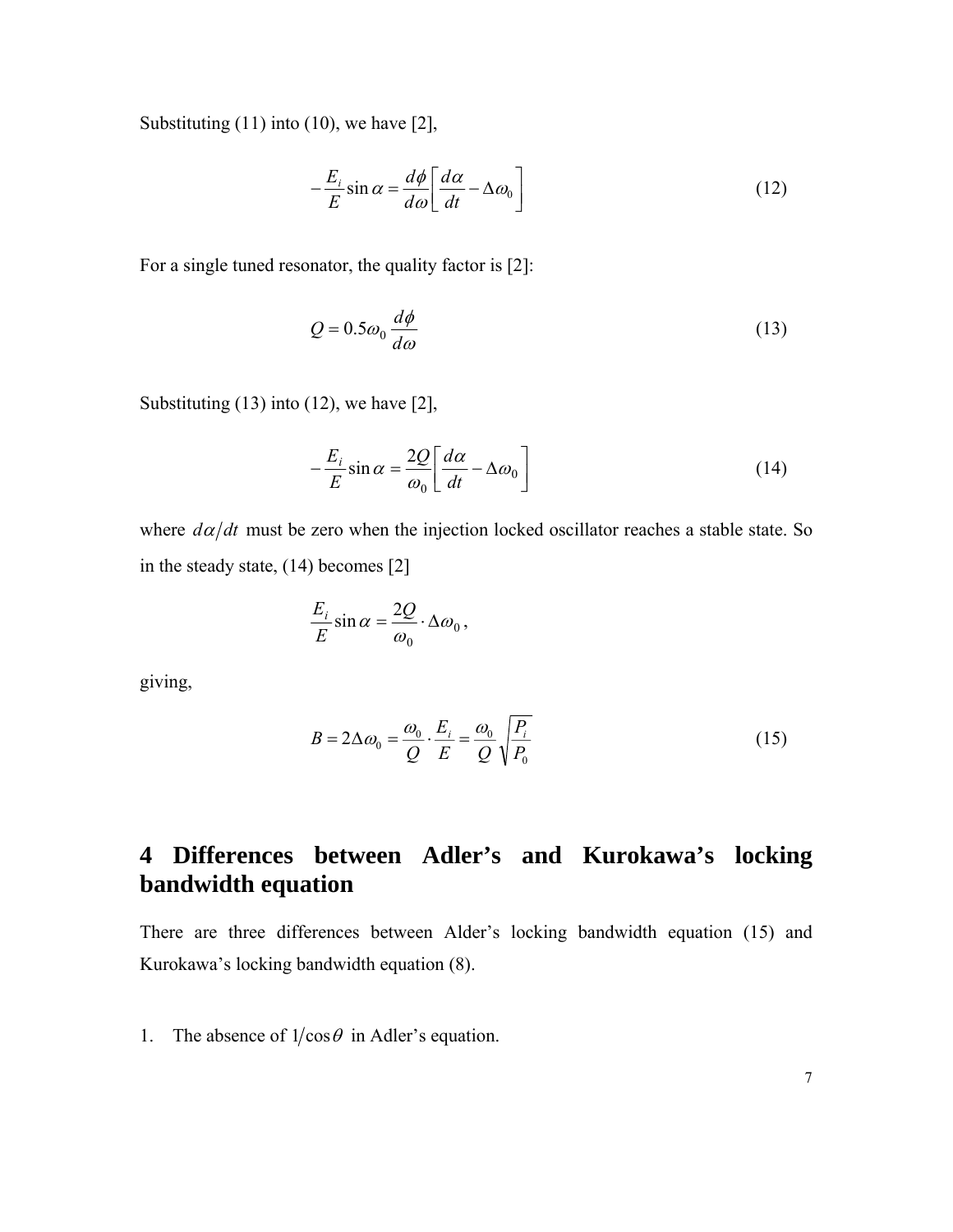The reason for this is that Adler's equation corresponds to the minimum locking bandwidth case (Kurokawa's equation (9)), and is only suitable for predicting the minimum locking bandwidth ( $\theta = 0$ ).

#### 2. Larger bandwidth is predicted by Kurokawa's equation

Under the same conditions, the locking bandwidth predicted by Kurokawa is two times larger than Adler's prediction. To find the reason for this difference, we need to investigate the models that Kurokawa and Adler used to derive their locking bandwidth equations. As a circulator is included in Kurokawa's model (Fig. 1), the output power is dissipated only at the load, and the external quality factor is given as,

$$
Q_{ext} = \frac{\omega_0 L}{R_L} \tag{16}
$$

With no such circulator assumed in Adler's model (Fig. 3), the output power is dissipated in both the injection source resistor and the load in his analysis.

If the circulator is omitted from Kurokawa's model, the output power will be dissipated at both the load and source resistor, and the injection source resistor should be included for calculation of the oscillator's external quality factor:

$$
Q_{ext} = \frac{\omega_0 L}{2R_L} \tag{17}
$$

Substituting  $(17)$  into  $(8)$ , we have:

$$
B = 2\Delta\omega_m = 2 \cdot \frac{1}{\cos\theta} \cdot \frac{R_L}{L} \cdot \sqrt{\frac{P_i}{P_0}} = \frac{\omega_0}{Q_{\text{ext}}} \sqrt{\frac{P_i}{P_0}} \frac{1}{\cos\theta} \tag{18}
$$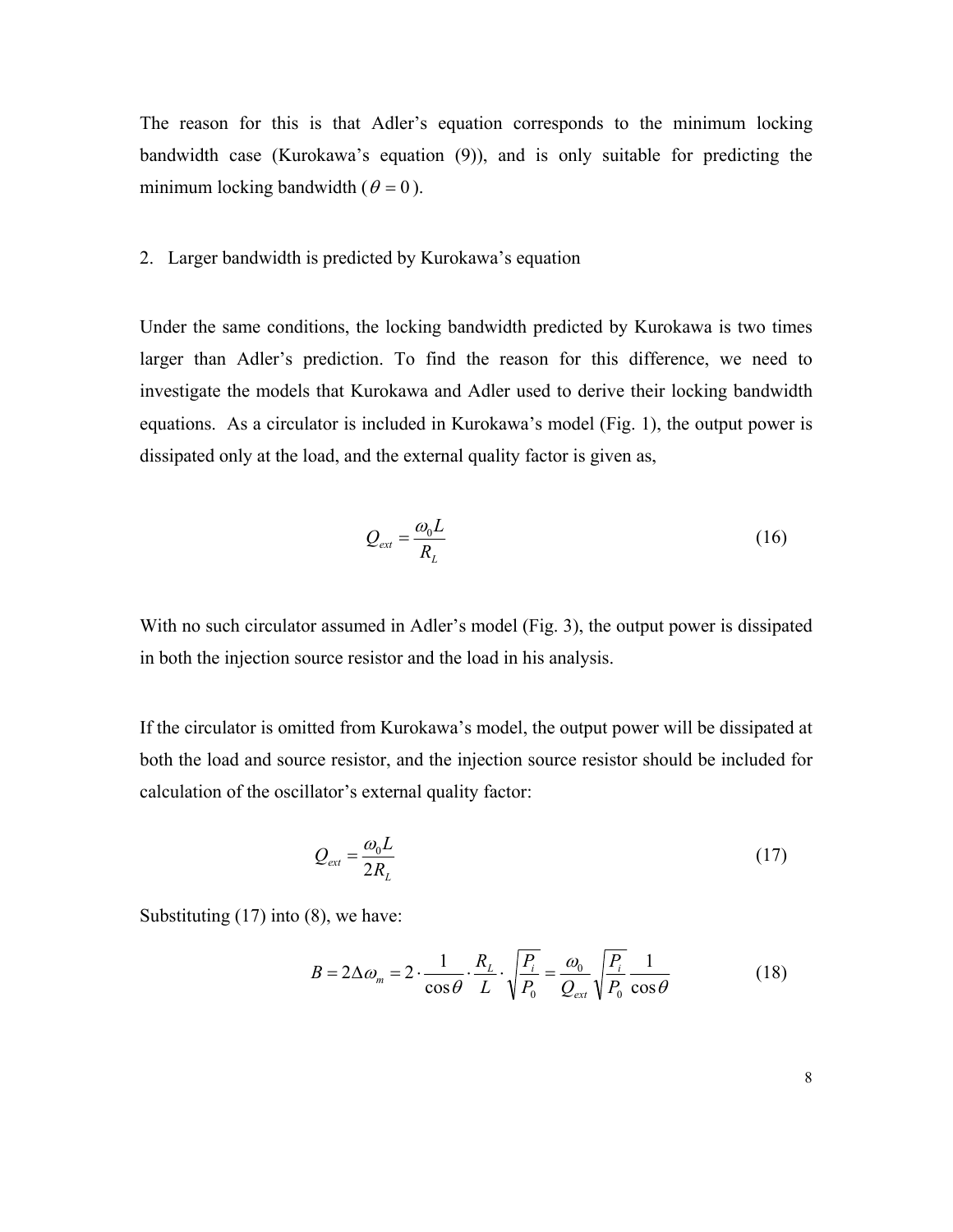$$
B_{\min} = \frac{\omega_0}{Q_{\text{ext}}} \cdot \sqrt{\frac{P_i}{P_0}}
$$
(19)

We can conclude that  $(19)$  is identical to Adler's locking equation  $(15)$  except for the difference in Q factor which is discussed below.

#### 3. The *Q* factor.

In Adler's equation the  $Q$  is the resonator loaded  $Q$  instead of the external  $Q$ . Looking at Kurokawa's model in Fig 1, the injection signal current generated by the injection source is injected into the oscillator output via a circulator. This injection signal flows through the active device and the resonator, and is mixed with the oscillator free-running signal. The injection-locked oscillator free-running output signal containing the injection signal is applied to the load through the circulator. All resistors within this injection loop will cause a voltage drop and should be included in the calculation. These resistors include the injection source resistance (assumed to be  $R_L$ ), the load resistance  $R_L$ , and the resonator resistance  $R_a$ . We can rewrite the equations in terms of the injection power  $P_i$ ,

$$
P_i = \frac{1}{2} \cdot \left(\frac{E_i}{2R_L + R_a}\right)^2 \cdot R_L, \ |E_i| = \frac{\sqrt{2} \cdot \sqrt{P_i} \cdot |2R_L + R_a|}{\sqrt{R_L}}
$$
(20)

The loaded Q of the resonator is:

$$
Q = \frac{\omega_0 L}{R_L + R_a}, \frac{R_L + R_a}{L} = \frac{\omega_0}{Q}
$$
\n<sup>(21)</sup>

Substituting  $(5)$  and  $(20)$  into  $(4)$ , we obtain:

$$
|2\Delta\omega_m L \cos\theta| = \frac{\sqrt{P_i} \cdot |2R_L + R_a|}{\sqrt{P_0}}
$$
 (22)

9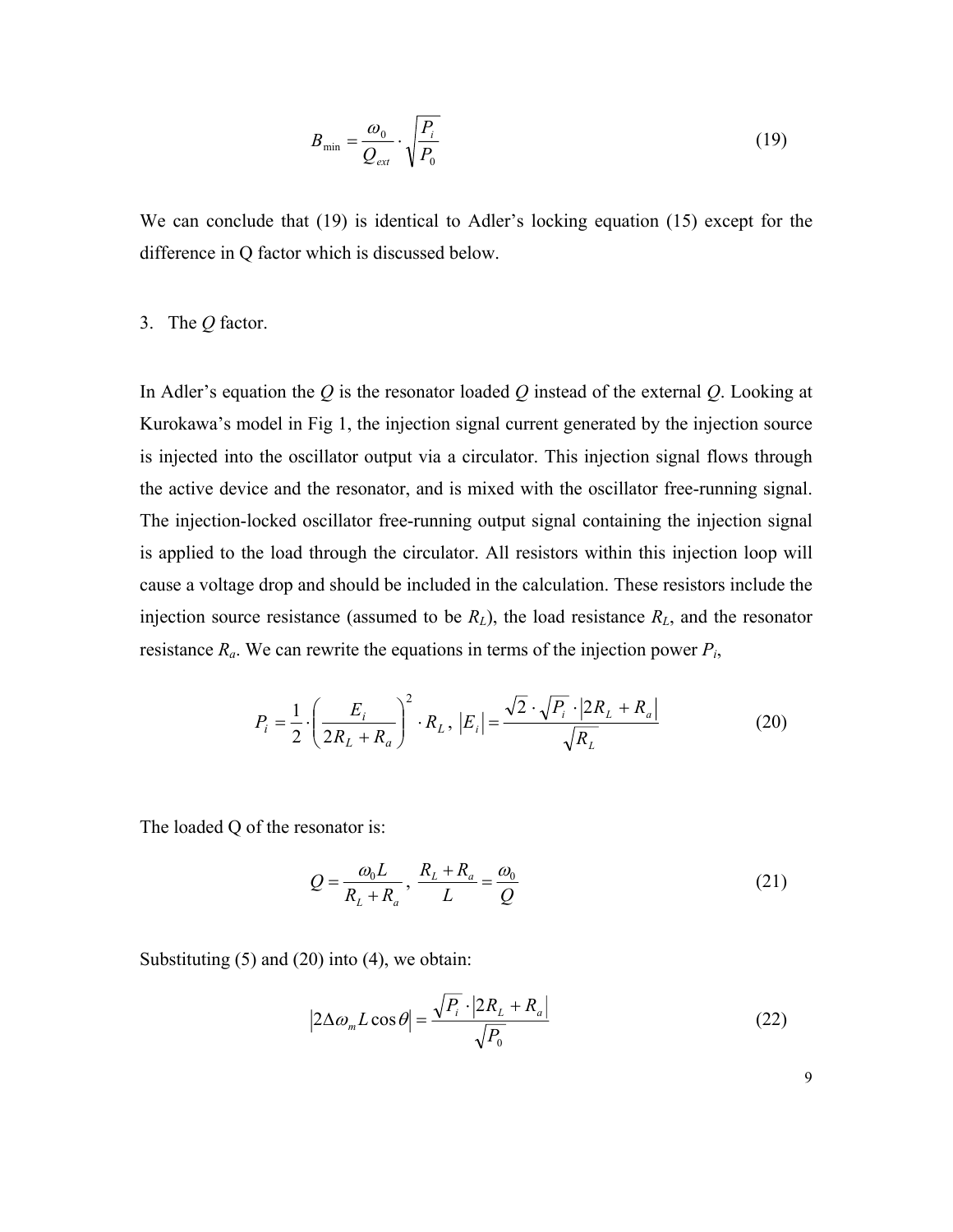$$
\Delta \omega_m = \frac{1}{2} \cdot \frac{1}{\cos \theta} \cdot \frac{\sqrt{P_i}}{\sqrt{P_0}} \cdot \left( \frac{R_L + R_a}{L} + \frac{R_L}{L} \right) \tag{23}
$$

Substituting  $(21)$  and  $(7)$  into  $(23)$ , we have:

$$
\Delta \omega_m = \frac{1}{2} \cdot \frac{1}{\cos \theta} \sqrt{\frac{P_i}{P_0}} \cdot \left( \frac{\omega_0}{Q} + \frac{\omega_0}{Q_{\text{ext}}} \right) \tag{24}
$$

The locking bandwidth B is:

$$
B = 2\Delta\omega_m = \frac{1}{\cos\theta} \sqrt{\frac{P_i}{P_0}} \cdot \left(\frac{\omega_0}{Q} + \frac{\omega_0}{Q_{\text{ext}}}\right)
$$
(25)

The omission of  $R_a$  in Kurokawa's calculation is accurate for conventional oscillators (high Q), as *Ra* is small compared with *RL*. However, for wideband injection locked oscillators, where  $R_a$  is designed to be large and cannot be ignored, (25) should be used to calculate the correct locking bandwidth.

When the circulator is omitted, the output signal is dissipated at the injection source as well as the load, and the oscillator loaded Q can be rewritten as:

$$
Q = \frac{\omega_0 L}{2R_L + R_a}, \frac{2R_L + R_a}{L} = \frac{\omega_0}{Q}
$$
 (26)

Substituting  $(26)$  in to  $(23)$ , we have

$$
\Delta \omega_m = \frac{1}{2} \cdot \frac{1}{\cos \theta} \cdot \frac{\omega_0}{Q} \sqrt{\frac{P_i}{P_0}}
$$
(27)

and the minimum locking bandwidth is then:

$$
B = 2\Delta\omega_m = \frac{\omega_0}{Q} \cdot \sqrt{\frac{P_i}{P_0}}
$$
 (28)

This equation is identical to Adler's locking bandwidth equation  $(15)$ . Adler's equation is thus correct for predicting the minimum locking bandwidth of reflection type injectionlocked oscillators without a circulator.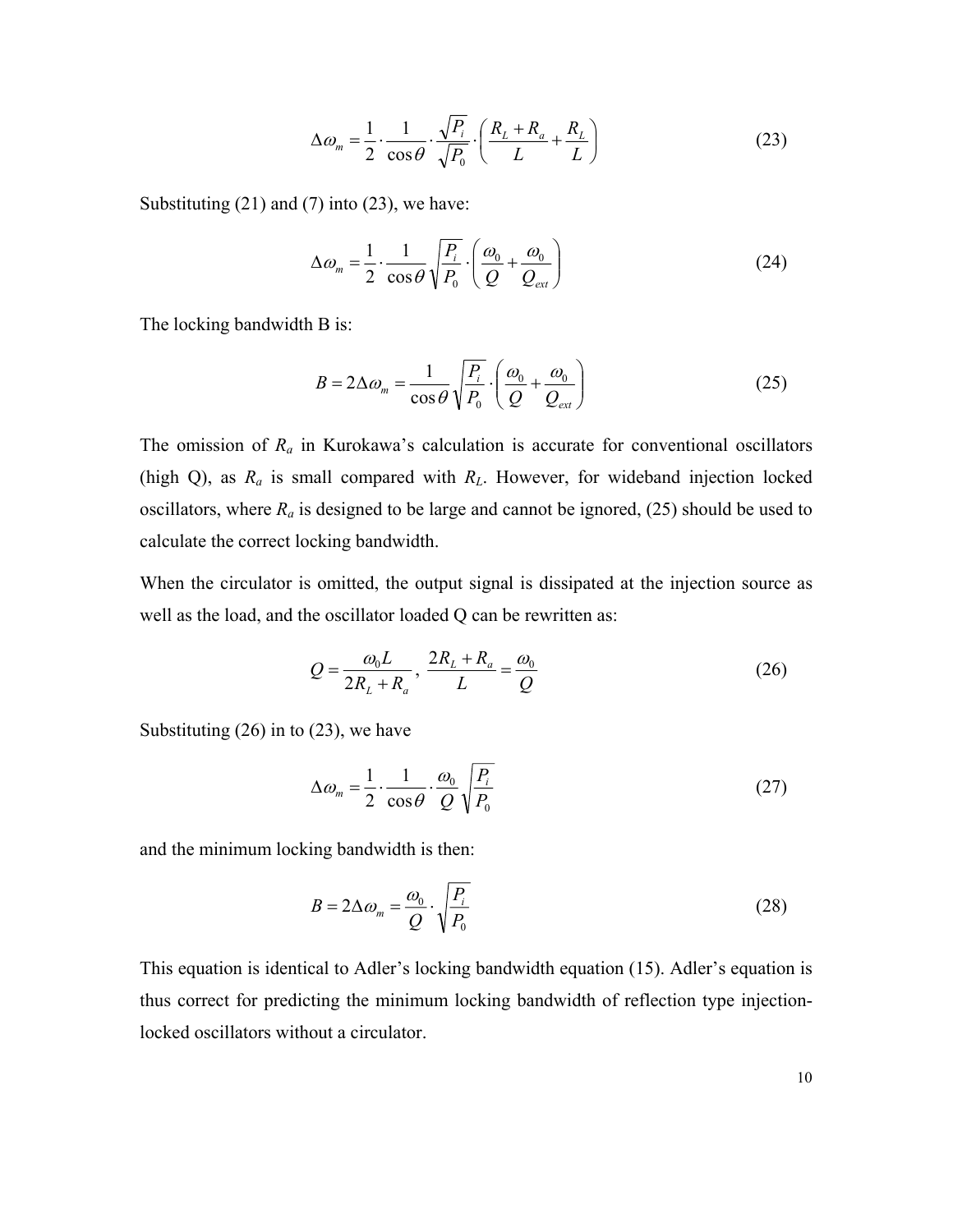## **5. Dependence of oscillator loaded Q on the injection signal power**

A millimetre-wave transmission-type optically injection-locked oscillator [7] was used to investigate the dependence of the oscillator loaded Q on the injection signal power.

The loaded Q for the reflection-type injection-locked oscillator was measured using the experimental setup shown in Fig.5. The oscillator was locked electrically by the injection-source. The injection signal was applied through a 25.6 - 40 GHz circulator from Midisco (Isolation: 14 dB, Insertion loss: 0.8 dB). The oscillator output was connected with one of the circulator ports, and the injection signal from an HP 83640L  $10MHz - 40 GHz$  signal source was injected into the oscillator through the circulator. The locking bandwidth was measured by an electrical spectrum analyser (HP8563E).

As the resonator loss is small, the difference between loaded Q and external Q is small,  $Q \approx Q_{\text{ext}}$  and, therefore, (9) is used to calculate the oscillator loaded Q.

Table 1 shows the calculated loaded Q. The locking bandwidth increased with injection power. The loaded Q of the oscillator varies from 240 to 550 depending on the injection signal power. The higher the injection signal power, the lower the loaded Q. The reason for this is that the oscillator Q is also dependent on the active device (HEMT) characteristics and these change with signal power.

#### **6. Photodiode insertion point**

For wide locking bandwidth transmission type indirect optically injection-locked oscillators, the photodiode insertion point needs to be optimised for maximum injection signal power.

For the analysis, see Fig 6, it is assumed that one end of the resonator is short-circuited, and the other is connected with the active device of the oscillator. *RL* is used to model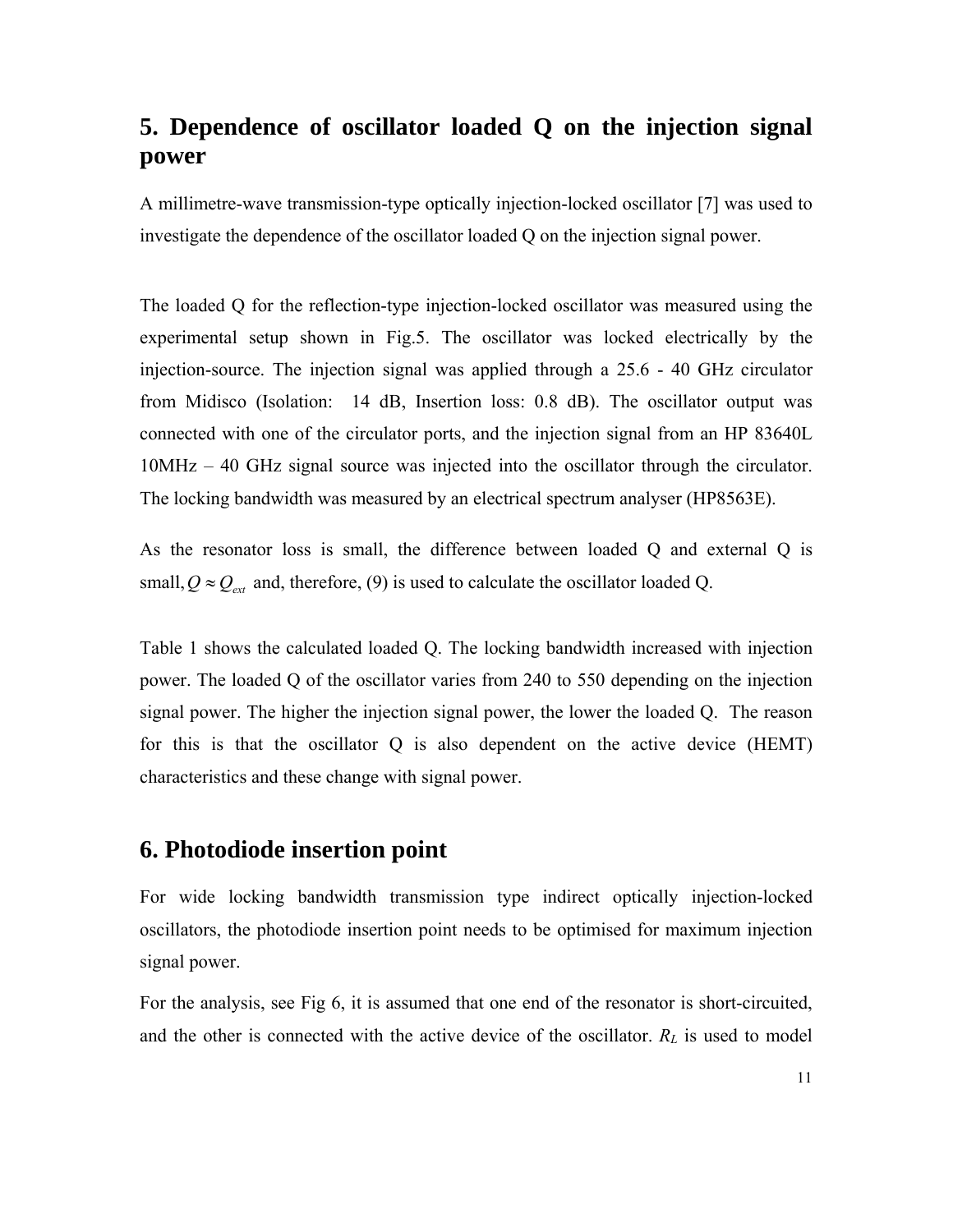loading effect of the active device. The power delivered to *RL* needs to be maximised for wide locking bandwidth (maximum current flow through *RL*). The characteristic impedance of the resonator is  $Z_l$ . The photodiode is modelled by a current source,  $i_p$ . Photodiode capacitance and resistance are ignored for simplicity. The photodiode is inserted at a distance *x* from the RF short. The distance between the insertion point and the load is *y*. *Zinput* is the impedance looking from the insertion point to the RF short, and *Zoutput* is the input impedance looking from the insertion point to the load. The output current *ioutput*, is:

$$
i_{\text{output}} = i_p \cdot \frac{Z_{\text{input}}}{Z_{\text{output}} + Z_{\text{input}}}
$$
(30)

where

$$
Z_{input} = jZ_1 \tan(\beta x) \tag{31}
$$

$$
Z_{\text{output}} = Z_1 \frac{R_L + jZ_1 \tan(\beta y)}{Z_1 + j \cdot R_L \cdot \tan(\beta y)}
$$
(32)

and

$$
\beta = \frac{2\pi}{\lambda_g} \tag{33}
$$

 $\lambda_g$  is the wavelength in the transmission line guide at the design frequency. Consider both *Zinput* and *Zoutput* are positive; then it is not difficult to conclude from (31), that *Zoutput*  should be as small as possible to maximise  $i_{output}$ . Minimum  $Z_{output}$ , (= $R_L$ ), is obtained when  $y = 0$  in (30); then (30) becomes,

$$
i_{\text{output}} = i_p \cdot \frac{Z_{\text{input}}}{R_L + Z_{\text{input}}}
$$
\n(34)

If we fix the length *x* to a quarter-wavelength ( $\beta x = \pi/4$ ),  $Z_{input}$  will be infinity, and  $R_L$  in the denominator of (34) can be ignored, and the maximum output current,  $i_{\text{output}} = i_p$  is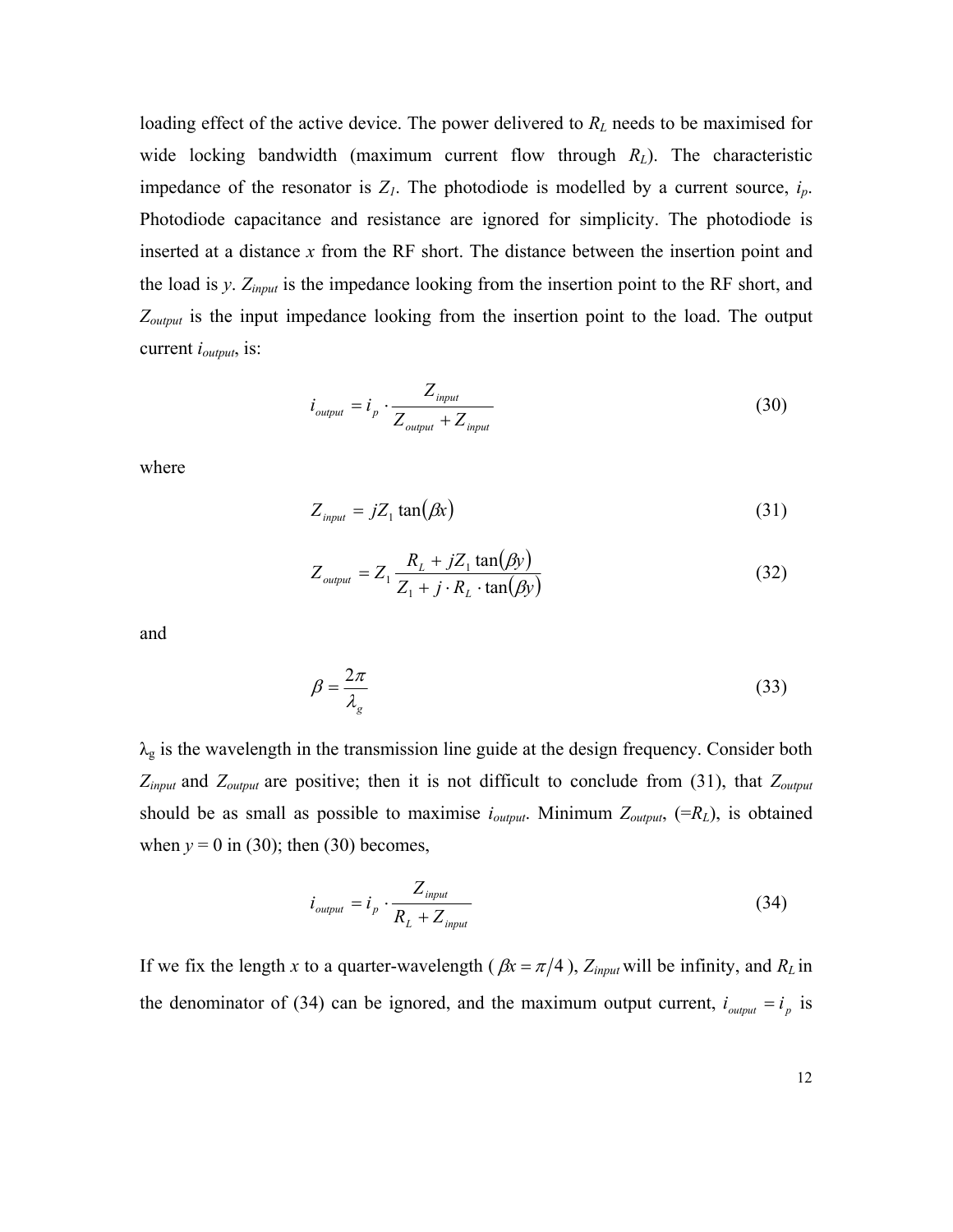obtained. Therefore, to maximise the output current, the resonator length should be a quarter-wavelength and the photodiode should be inserted at the load end of the resonator.

Another explanation of this quarter wavelength configuration resonator is that the quarter-wavelength resonator transforms the RF short circuit to open circuit. The photocurrent from the photodiode that is inserted at the end of the resonator will flow to the load instead of to the high-impedance RF open circuit.

In the real oscillator design where the photodiode capacitance can not be ignored, the photodiode capacitance can be matched by the bondwire inductance.

#### **7. Conclusion**

Three differences between Kurokawa's and Adler's locking bandwidth equations have been presented. These are:

- 1) The factor  $1/cos\theta$ .
- 2) The calculated locking bandwidth
- 3) Q factor.

It has been shown that Kurokawa's equation is only applicable to high Q reflection type electrical injection-locked oscillators that employ circulators. Even though Adler's locking equation is developed for reflection type electrical injection-locked oscillators, his equation is not suitable for such oscillators, as the circulator required for these types of oscillator to isolate the injection and oscillator free-running signals is not included in his model. However, his equation is a good theoretical basis for developing the locking bandwidth equation for reflection type injection-locked oscillators which do not require circulators, such as reflection type optically injection-locked oscillators.

It has been demonstrated that the loaded Q of an optically injection-locked oscillator changes with the injection signal power. Both Adler's and Kurokawa's equations treat the Q as a constant. New locking bandwidth analyses including the effect of changing Q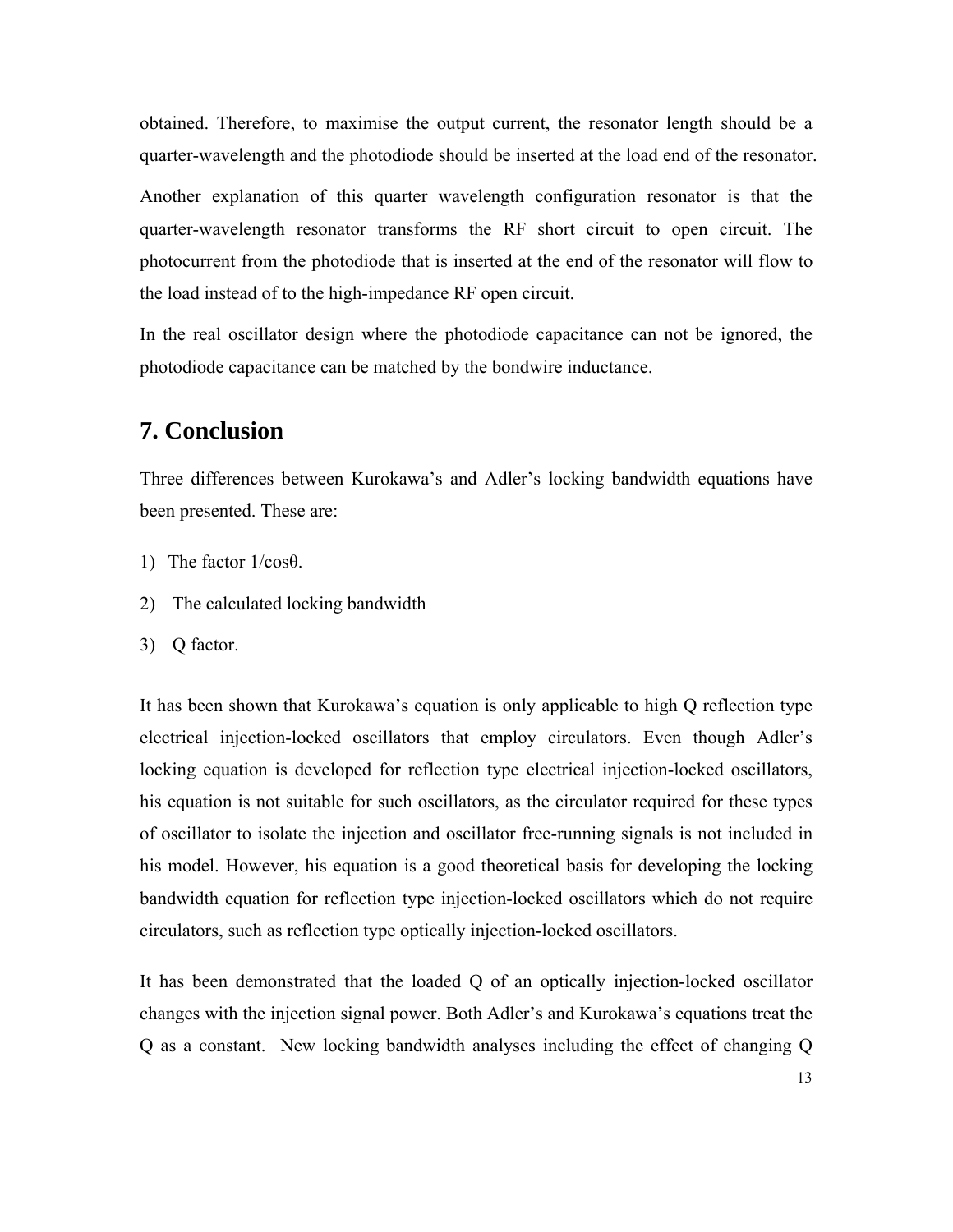with injection power need to be developed for predicting the locking bandwidth with good accuracy.

The analysis of optimum photodiode insertion point for a transmission type indirect optically injection-locked oscillator employing a short-circuited resonator has been presented. For a wide locking bandwidth design the injection signal power must be maximised, and it has been shown that the resonator length should be a quarterwavelength and the photodiode should be inserted at the load end of the resonator.

#### **Acknowledgements**

The authors are grateful to David Wake, then of BT Laboratories, now of Microwave Photonics Inc. for the provision of high-speed photodiodes used in the fabrication of millimetre-wave optically injection-locked oscillators. They also acknowledge the UK Engineering and Physical Sciences Research Council for supporting the project "Broadband Integrated Millimetre-Wave Over Fibre Systems", part of the Optoelectronic Systems Integration programme, during the period 1999-2001, when most of the experimental work for this paper was carried out.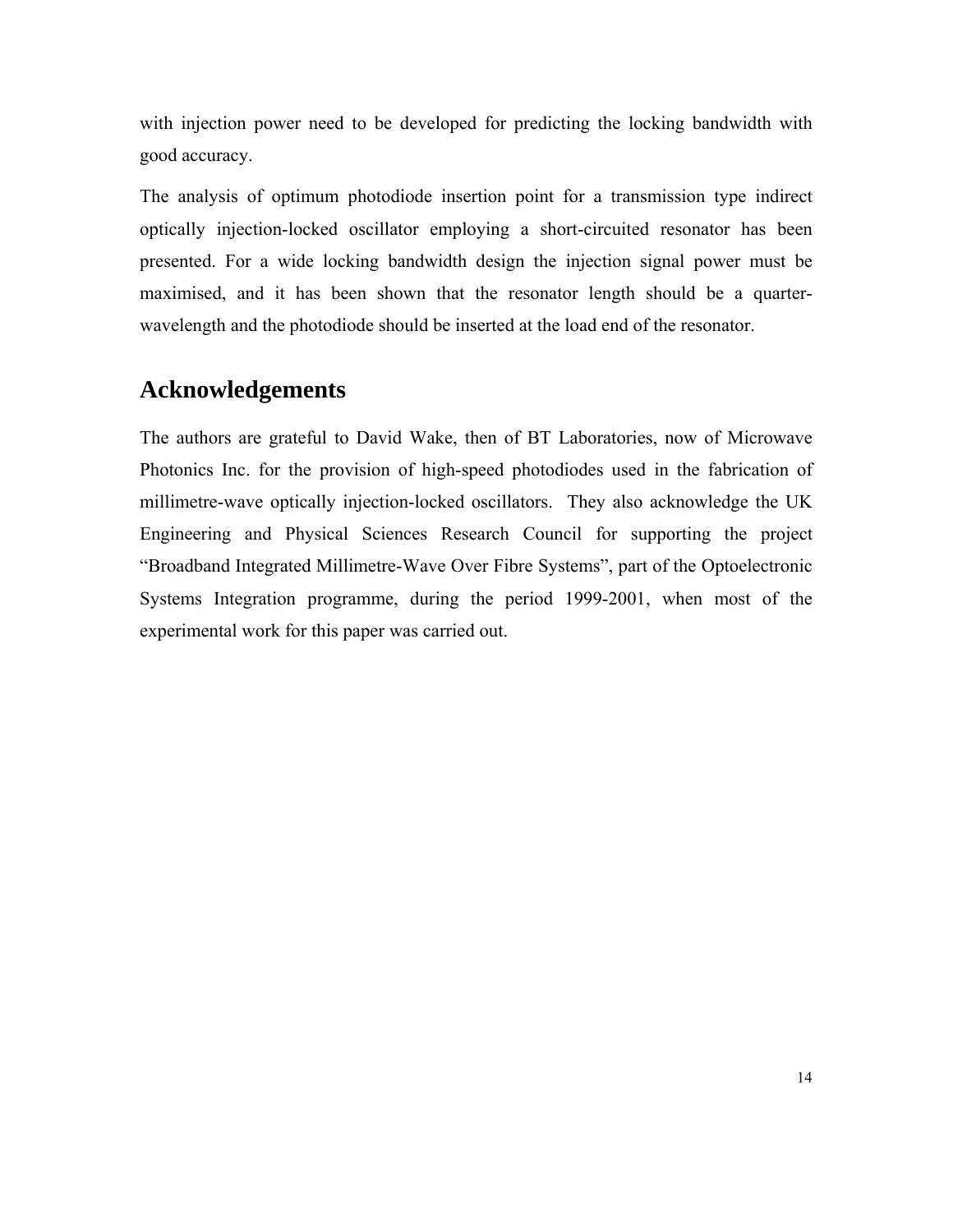### **References**

[1] B. Van Der Pol, "Forced oscillator in a circuit with nonlinear resistance," *Phil. Mag.*, pp. 65-80, Vol. 3, 1927.

[2] R. Adler, "A study of locking phenomena in oscillators," *Proceedings of the I.R.E. and Waves and Electrons*, pp. 351-357, 1946.

[3] K. Kurokawa, "Injection locking of microwave solid-state oscillators," *Proceedings of the IEEE*, Vol.61, No.10, pp. 1386-1410, 1973.

[4] T. Tokumitsu, K. Kamogawa, I. Toyoda, and M. Aikawa, "A novel injection-locked oscillator MMIC with combined ultrawide-band active combiner/divider and amplifiers," IEEE Trans. Microwave Theory *and Tech.*, Vol. 42, No. 12, pp. 2572-2578, 1994.

[5] D. Sommer and N. J. Gomes, "Wide-locking bandwidth optically injection-locked oscillators: Sparameter design and modulation effects," *IEEE Transactions on Microwave Theory and Tech.., Vol. 43*, pp. 1424-1434, 1995

[6] Y. Tajima and K. Mishima, "Transmission-type injection locking of GaAs schottky-barrier FET oscillators," IEEE Trans. on Microwave Theory and Tech., Vol. MTT-27, No.5, pp. 386-391, 1979.

[7] X. Wang, N. J. Gomes, L. Gomez-Rojas, P. A. Davies, and D. Wake, "Indirect optically injectionlocked oscillator for millimeter-wave communication system," IEEE Trans. Microwave Theory Tech., Vol 48, No. 12, pp. 2596-2603, 2000.

[8] H. Kamitsuna, T. Shibata, K. Kurishima,and M. Ida, "Direct optical injection locking of InP/InGaAs HPT oscillator ICs for Microwave Photonics and 40-Gbit/s-class optoelectronic clock recovery,î *IEEE Trans. Microwave and Tech.*, Vol. 50, No. 12, pp. 3002-3008, 2002.

[9] H. Ogawa and D. Polifko, "Fibre Optic Millimetre-wave subcarrier transmission links for personal radio communication systems," *IEEE MTT-S Int. Dig.*, pp. 555-558, 1992.

[10] H. Ogawa, D. Polifko, and S. Banba, "Millimetre-wave fibre optics systems for personal radio communication," *IEEE Trans. Microwave Theory and Tech.*, Vol. 40, No.12, pp. 2285-2293, 1992.

[11] D. Wake, L. D. Westbrook, N. G. Walker and I. C. Smith, "Microwave and millimetre-wave radio fibre,î *BT Technical J.*, Vol. 11, No. 2, pp. 76-88, 1993.

[12] X. Wang, "Millimetre-Wave Optically Injection-Locked Oscillators for Radio-Over-Fibre Systems," *PhD thesis,* submitted to the University of Kent, Canterbury, 2004.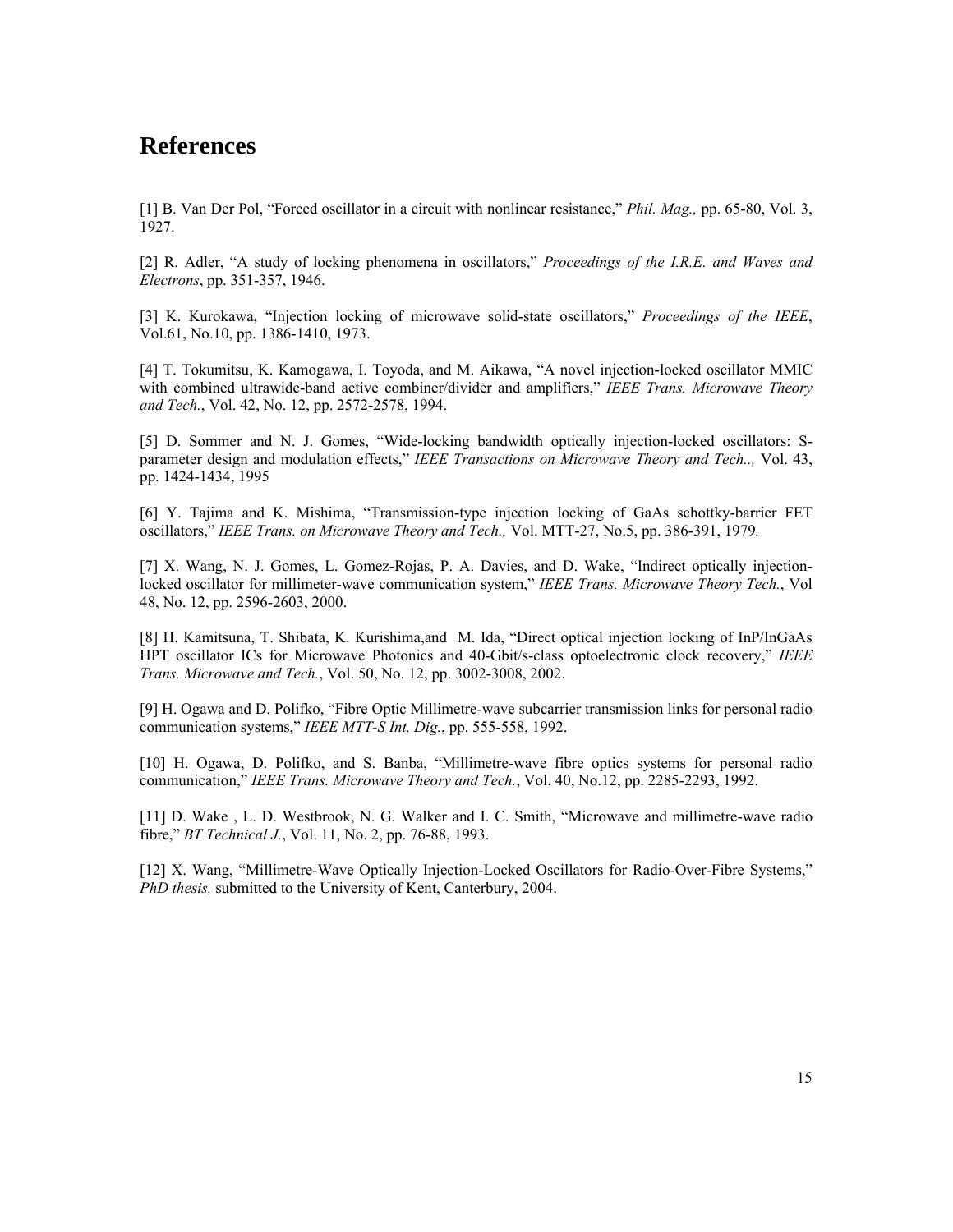#### **LIST OF FIGURE CAPTIONS**

**Fig 1 The equivalent circuit of an injection-locked oscillator with a single tuned resonator as presented by Kurokawa [3].** 

**Fig 2 Calculation of the locking bandwidth as presented by Kurokawa [3].** 

**Fig 3 Injection-locked oscillator circuit as presented by Adler [2]** 

**Fig 4 Vector diagram of the injection-locked oscillator as presented by Adler [2].** 

**Fig 5 Measurement of the loaded Q of a transmission-type optically injection-locked oscillator** 

**Fig 6 Circuit model for a short-circuited resonator with photodiode.** 

#### **TABLE CAPTION**

**Table 1 Loaded Q of the optically injection-locked oscillator.**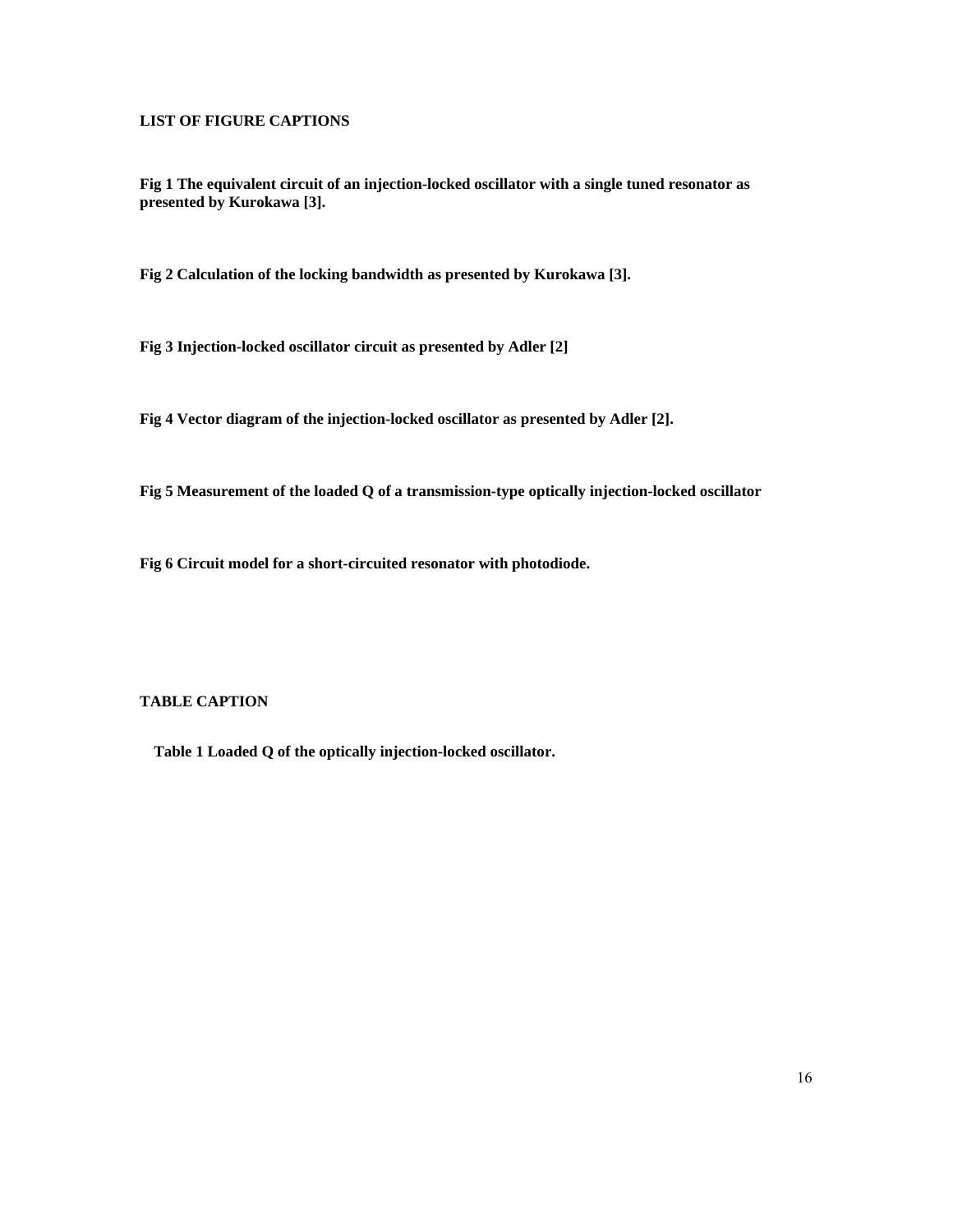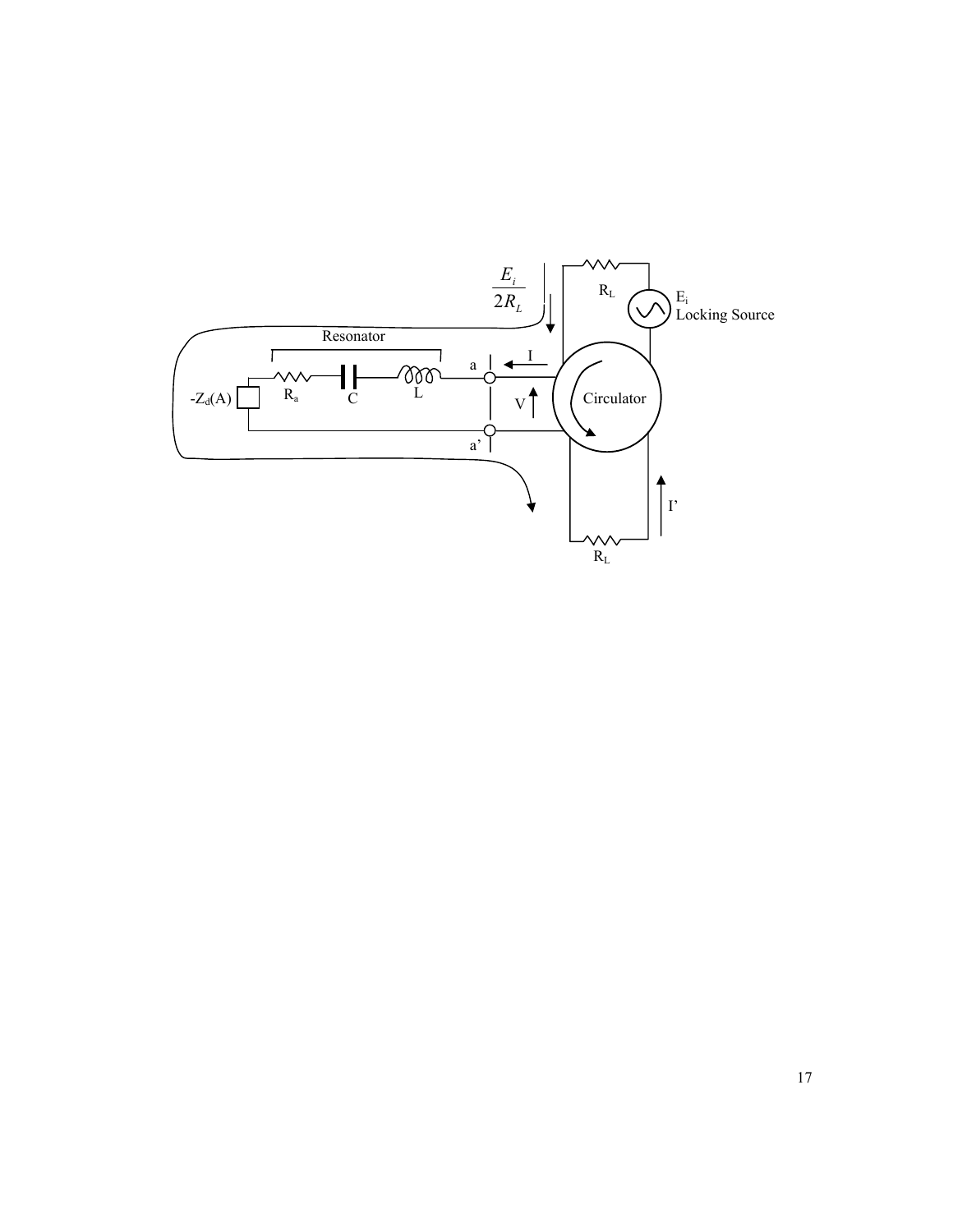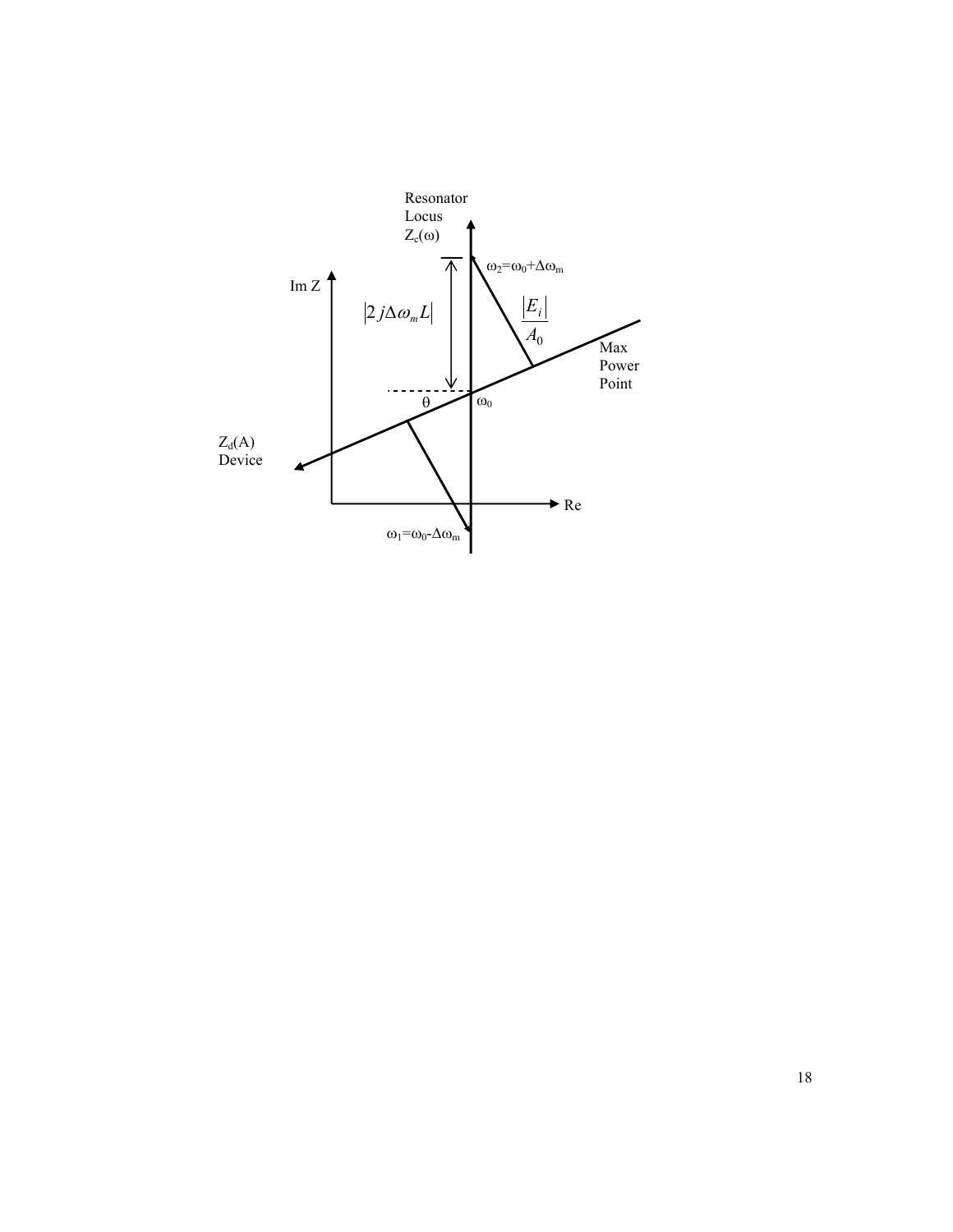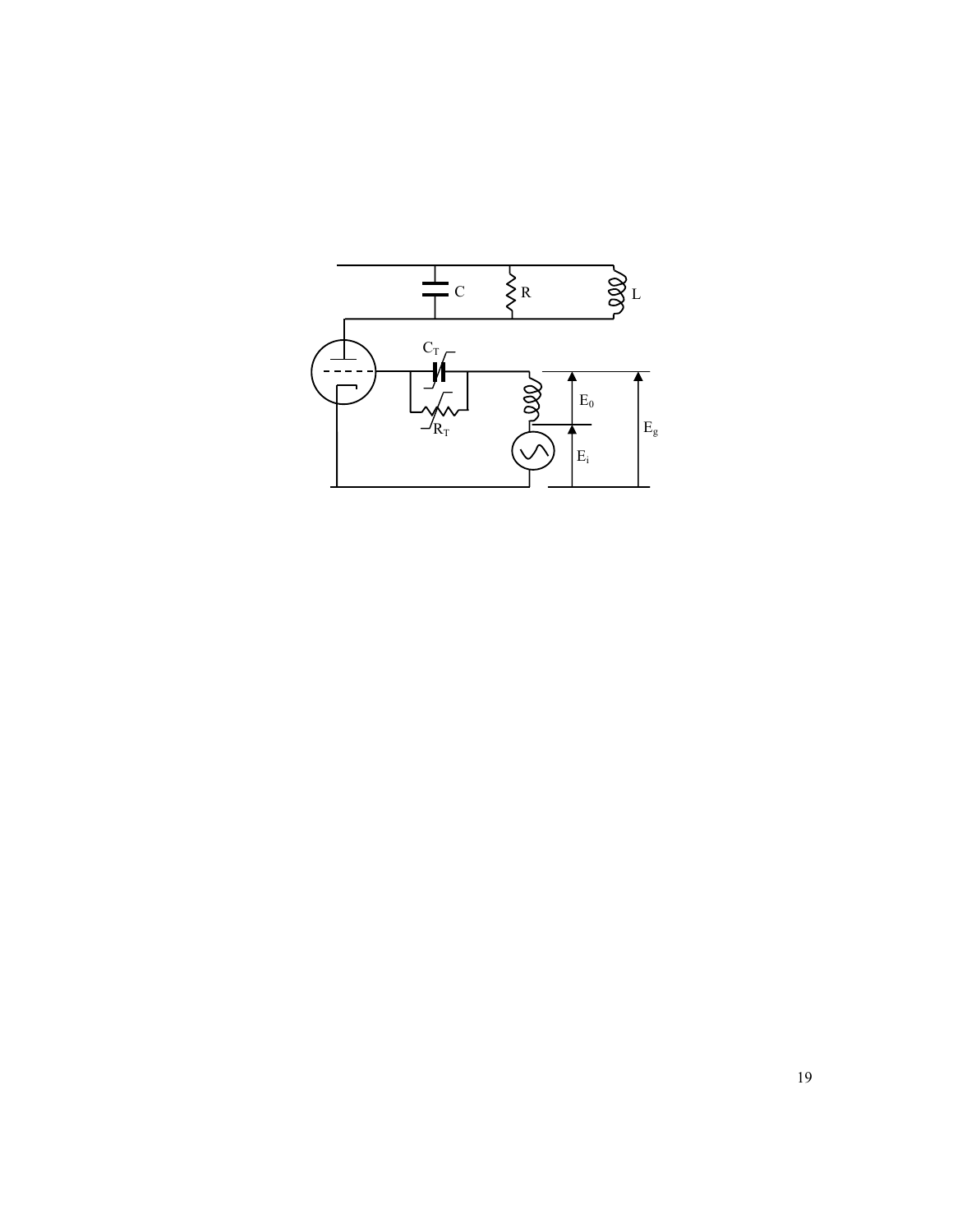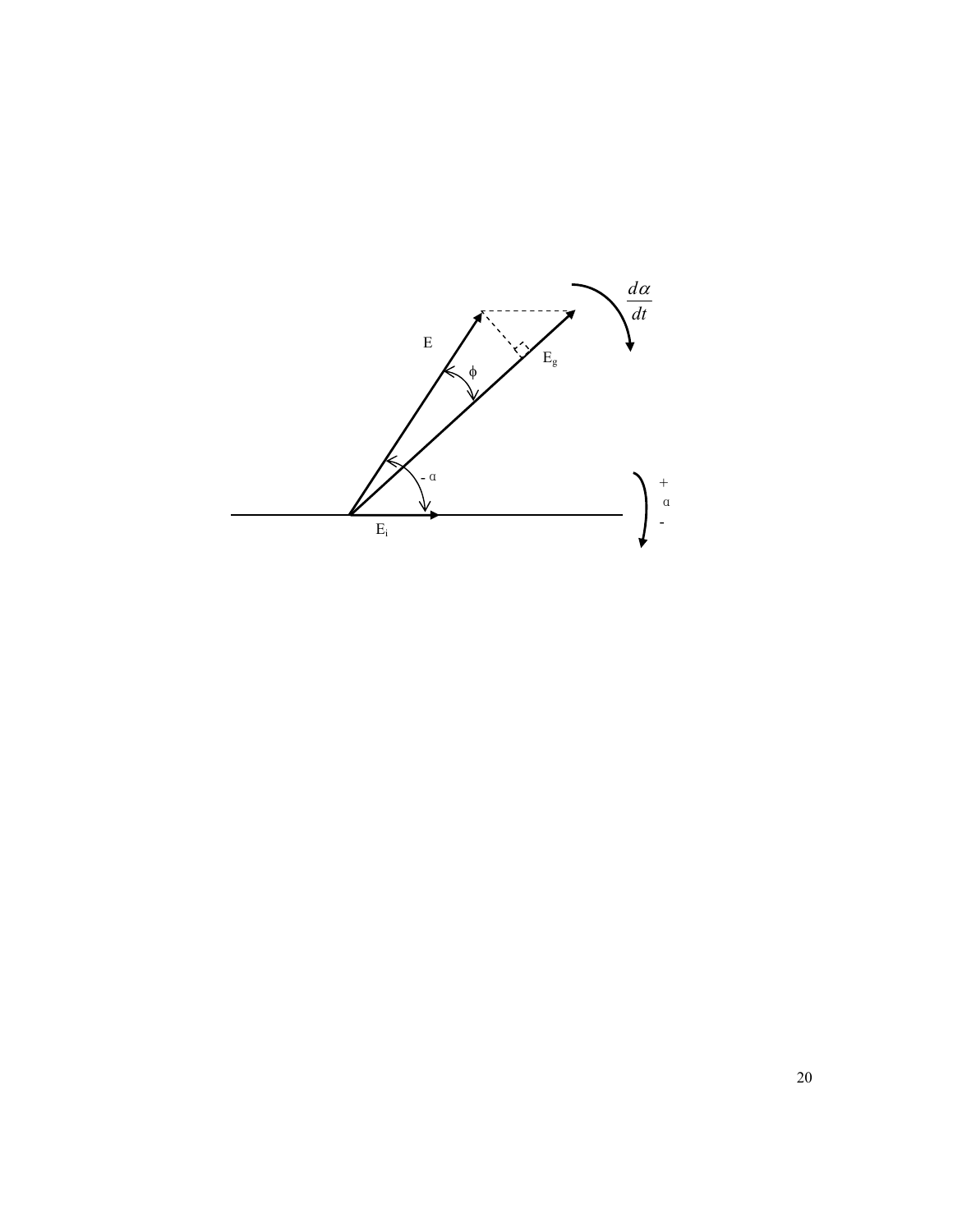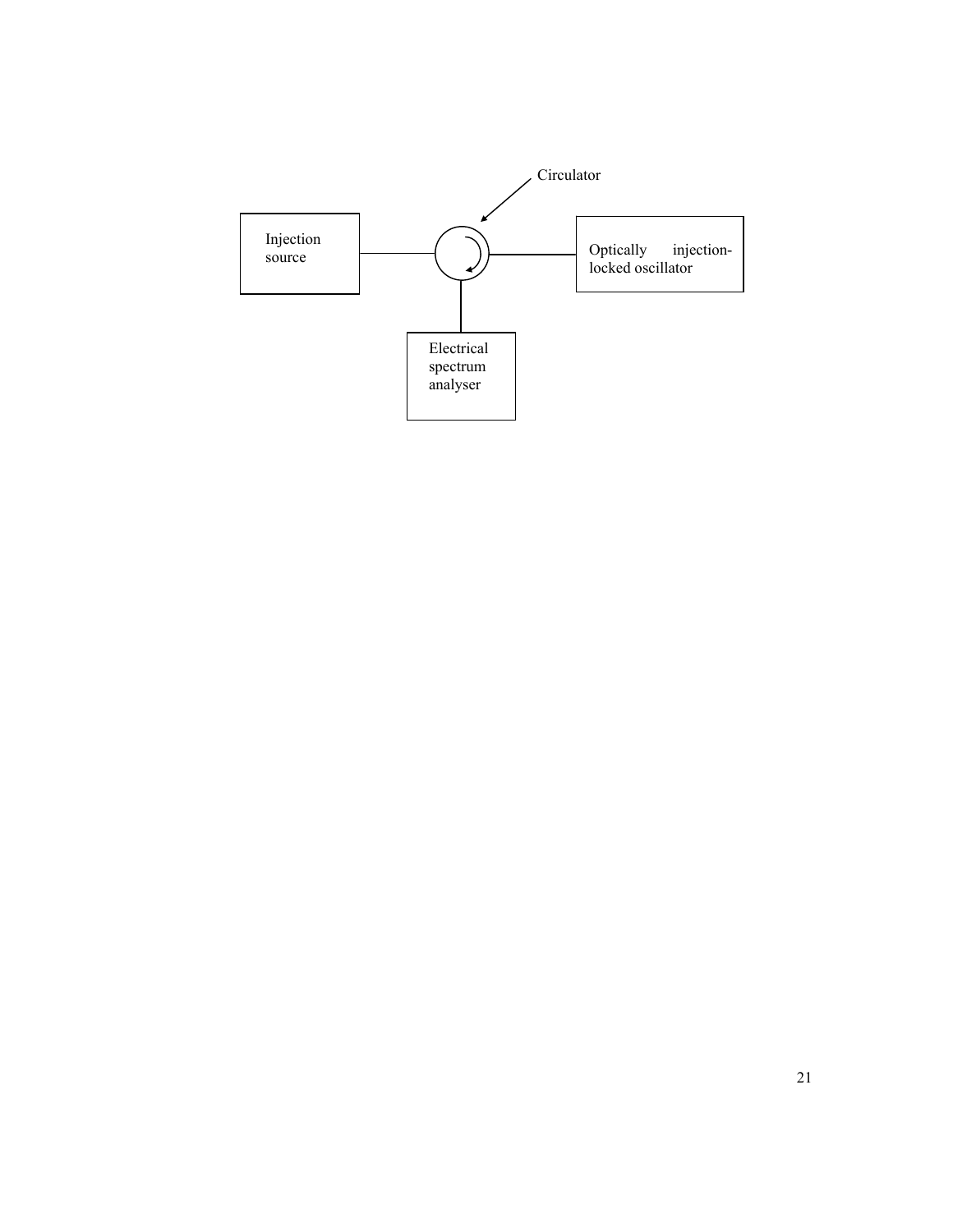